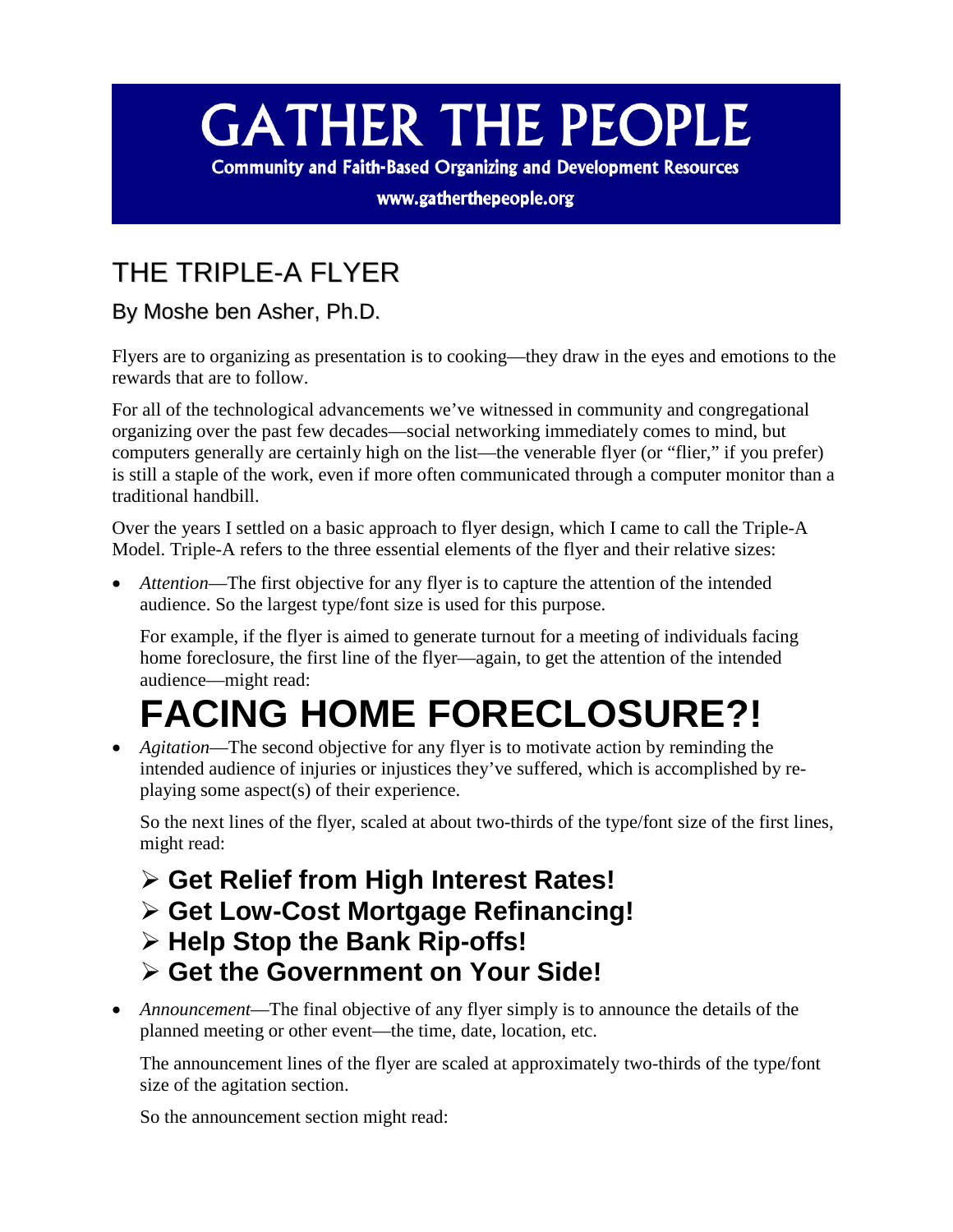**Community Meeting Monday, February 23, 7:30 p.m. Emerson School Cafeteria 1500 Wilson Street Call (323) 555-1212 for more info.**

The completed flyer might look something like this:

## FACING HOME FORECLOSURE?!

- **≻ Get Relief from High** Interest Rates!
- Get Low-Cost Mortgage Refinancing!
- Get the Government on Your Side!
- $\triangleright$  Help Stop the Bank Rip-Offs!

**Community Meeting: Monday, February 23, 7:30 p.m. Emerson School Cafeteria 1500 Wilson Street (323) 555-1212 for more info**